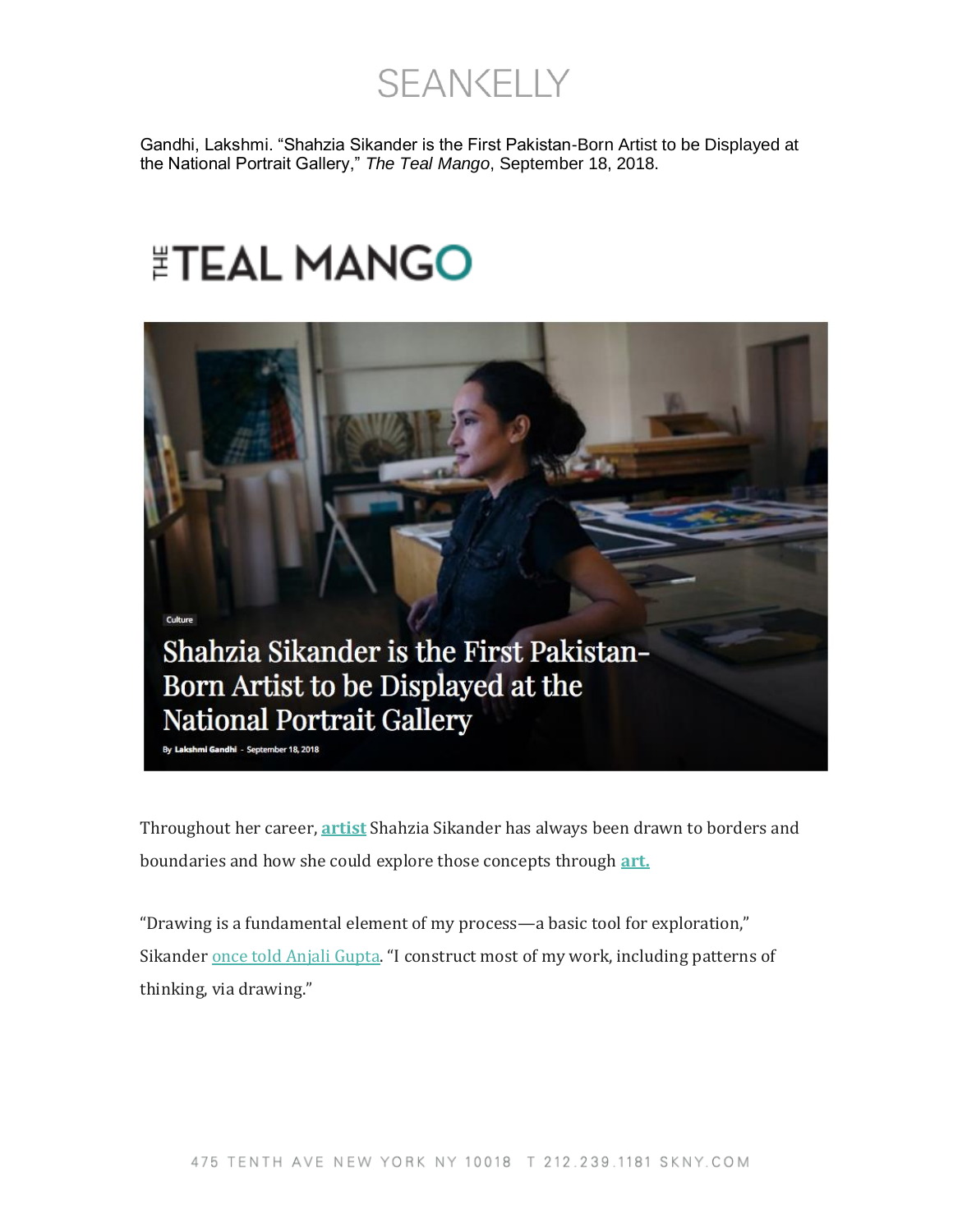



*Shahzia Sikander's 2016 piece 'Singing Sphere.' Ryan Kelly Gallery*

While studying at the National College of Arts in Lahore, Sikander specialized in Persian and Mughal miniature painting. Her signature work, 1992's [The Scroll,](https://asiasociety.org/hong-kong/events/discipline-apprenticeship-conversation-between-shahzia-sikander-and-professor-bashi) was created while Sikander was still a student at the National College of Art. The piece was 13 inches high and five feet long.

The interconnected illustrations that made up "The Scroll" were considered a revelation in the 90's because they depicted the daily life of a modern Pakistani woman. In addition to its subject matter, "The Scroll" gained widespread attention from critics because it utilized miniature painting at a time when the medium was in decline.

"Shahzia took it to a new level," historian Ayesha Jalal told *NPR* [in 2016](https://www.npr.org/2015/10/02/445291163/breaking-the-mold-artists-modern-miniatures-remix-islamic-art). "I mean, it was her thesis work that was sensational. Everybody talked about her work."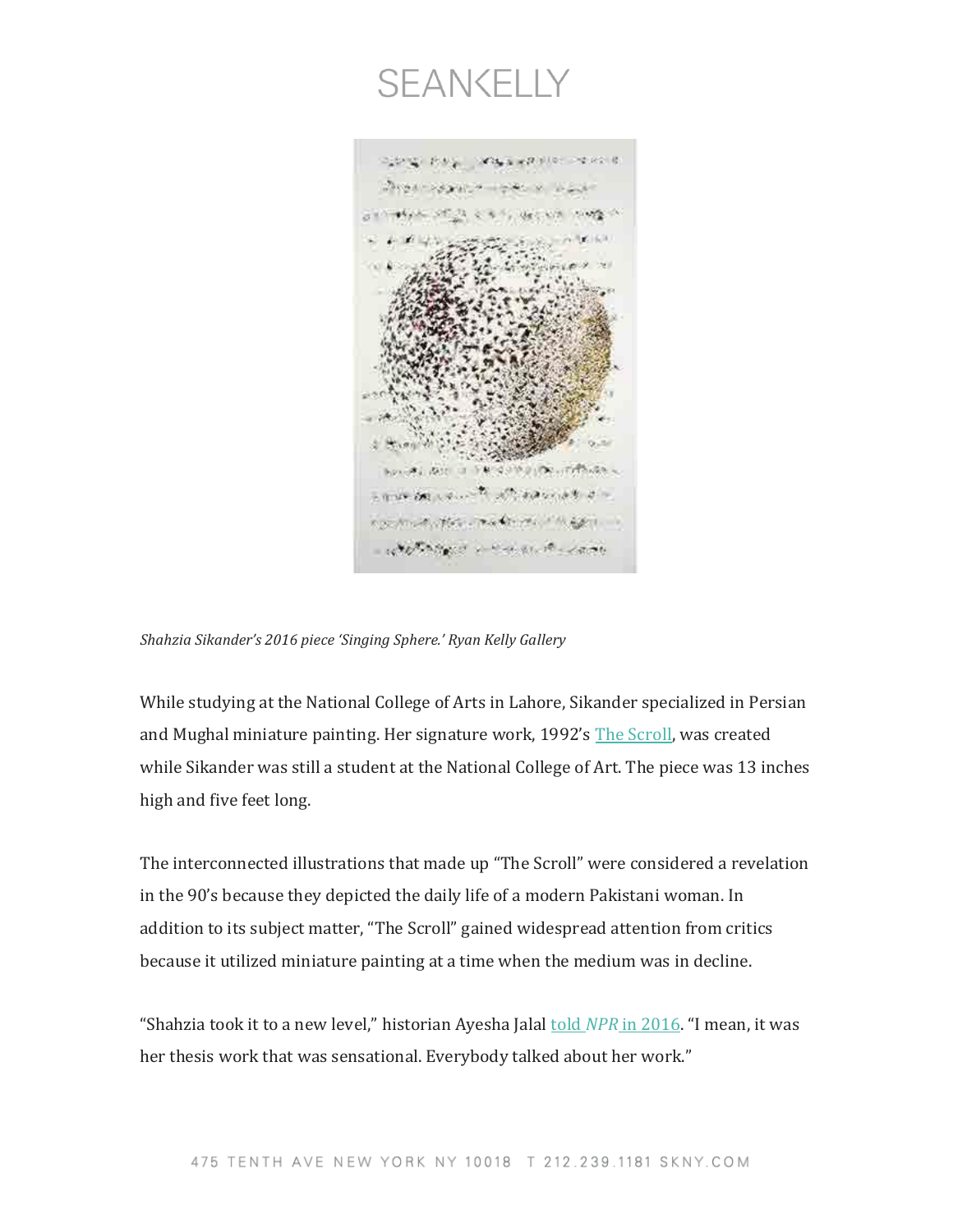## SEANKELLY

Over the years, Sikander has incorporated several other mediums into her work including drawing, painting, video and printmaking. After earning her MFA at the Rhode

Island School of Design, Sikander moved to New York. She told *NPR* that the city was where she felt she truly found an artistic home in the United States.

"This is the first place that I'd been in my three or four years in the U.S. [where] I wasn't being seen through an ethnic lens," she said. "I felt the same kind of confidence that I had when my work got recognized in Pakistan."

In recent months, Sikander's work has been gaining a larger audience among those outside of the art world. The acclaimed artist made headlines last year when she became the first **[Pakistan-born](https://www.thetealmango.com/latest/pakistani-women-deserve-recognition/)** artist to have her work acquired by the Smithsonian's National Gallery of Art. The work, a self-portrait, will be part of the gallery's "Eye to I: Self-Portraits from 1900 to Today" exhibition, which is made up of portraits from the museum's considerable collections.